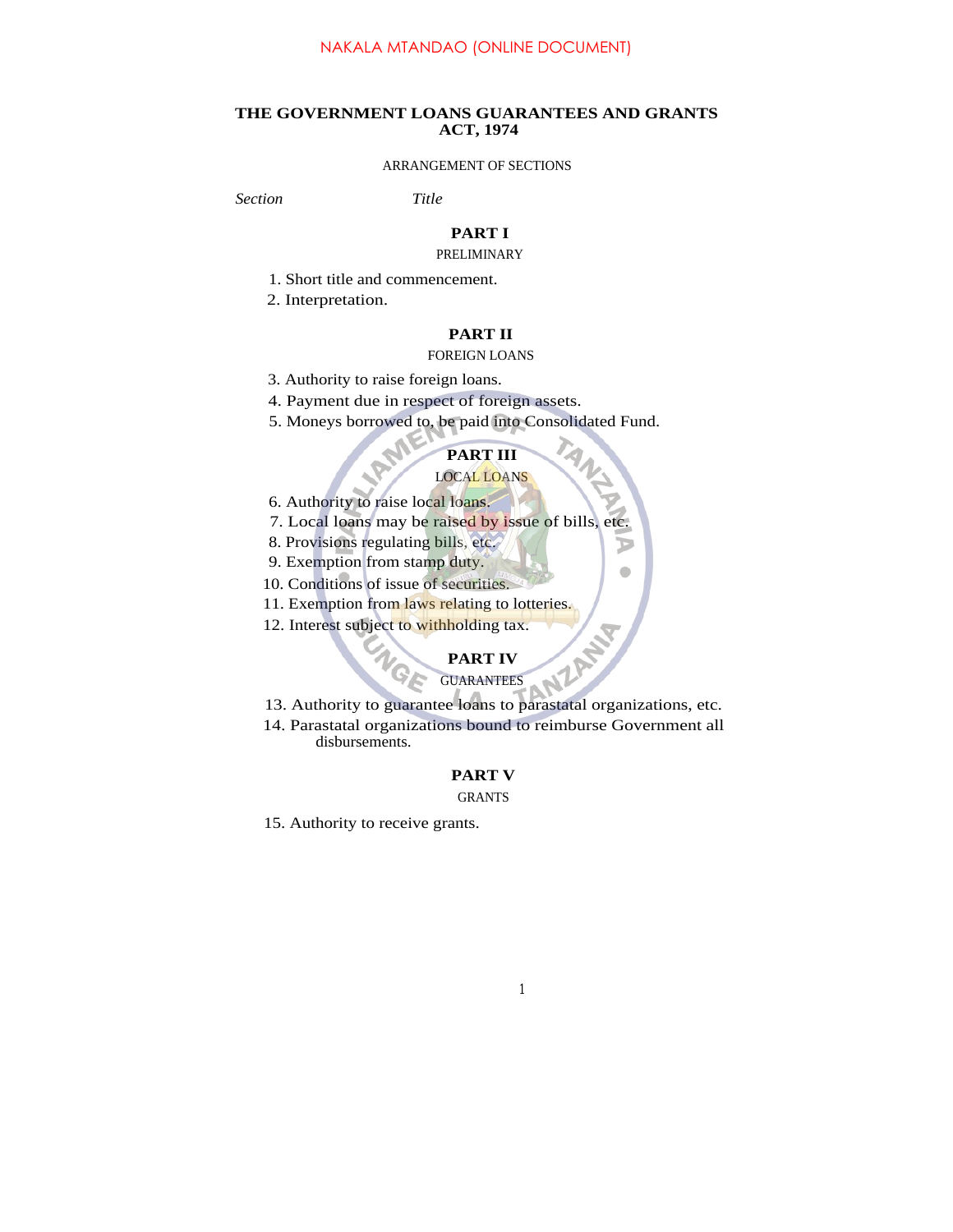## **PART VI**

## MISCELLANEOUS PROVISIONS

- 16. Amounts due on loans or under guarantee charged on the Consolidated Fund.
- 17. Lender not bound to enquire whether prescribed conditions complied with.
- 18. National Assembly may vary ceilings of loans.
- 19. Minister to specify certain particulars in Annual Estimates.
- 20. Delegation by Minister.
- 21. Regulations.
- 22. Repeal.
- 23. Transitional and saving provisions.

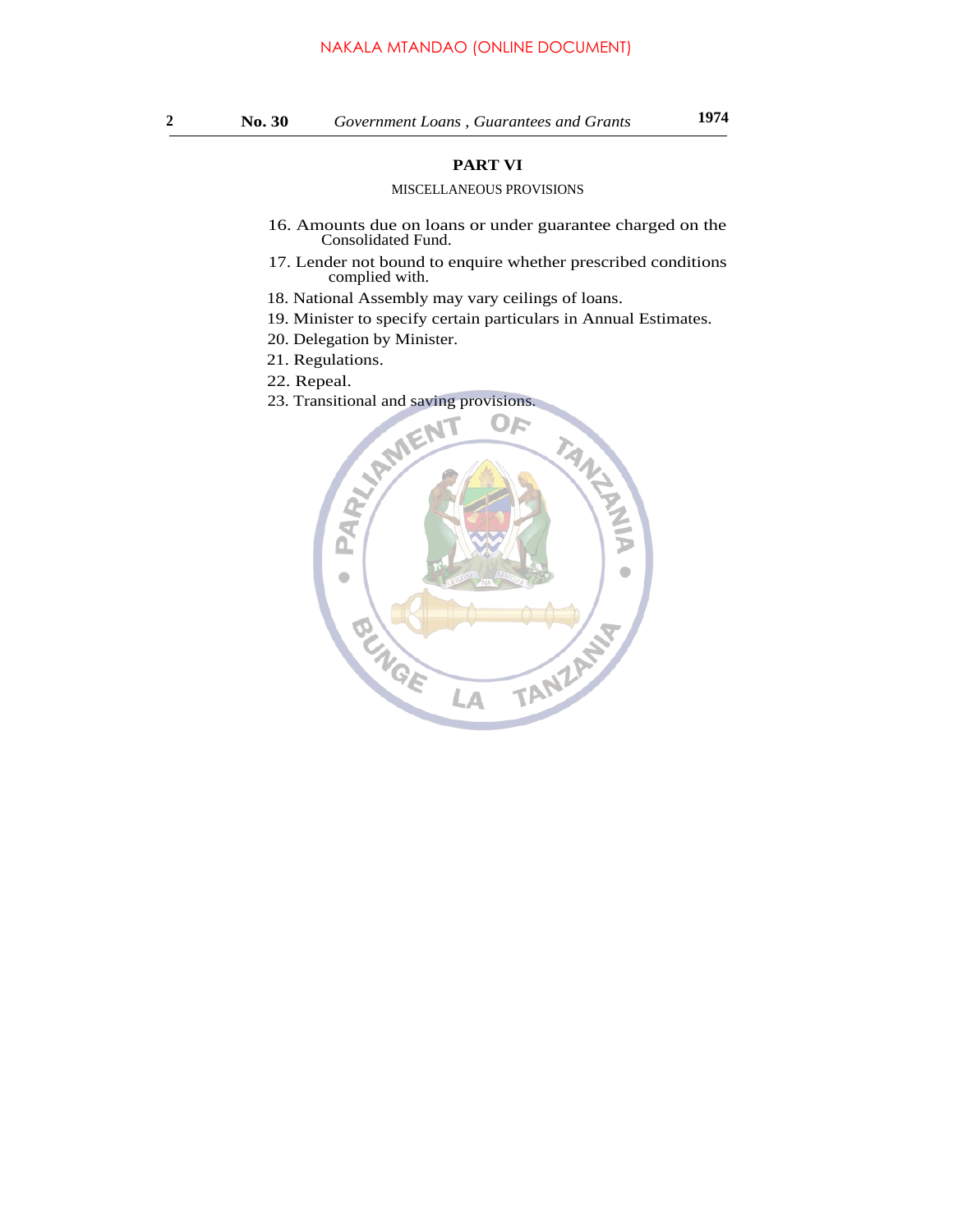## **THE UNITED REPUBLIC OF TANZANIA**



No. 30 OF 1974

**ASSEN** <del>esidon</del>t OF

**20TH...AUGUST, 1974** 

 $[$   $\begin{array}{|c|c|c|c|c|}\hline \textbf{---} & \textbf{---} & \textbf{---} & \textbf{---} \ \hline \end{array}$ 

**An Act to revise and consolidate the written laws relating to loans raised and guarantees given by the Government and to provide for the acceptance of grants made to the Government and for matters connected therewith and incidental thereto**

ENACTED by the Parliament of the United Republic of Tanzania.

# **PART I**

## PRELIMINARY

1. This Act may be cited as the Government Loans, Guarantees Short title and Grants Act, 1974. and com-

2. In this Act, unless the context otherwise requires-

''annual foreign exchange revenue'' in relation to any financial year shall be computed as it is computed for the purpose of the balance of payments statistics prepared and published by the Bank of Tanzania;

''bill'' means a Treasury bill issued under and in accordance with the provisions of this Act;

''bond'' means a bond issued under section 7;

''financial year'' shall have the meaning assigned to that expression by the Exchequer and Audit Ordinance; Cap. 439

- ''foreign loan'' means any loan raised by the Government from outside Tanganyika;
- "local loan'' means any loan raised by the Government from within Tanganyika;

''Minister'' means the Minister for the time being responsible for finance;

Interpretation

mencement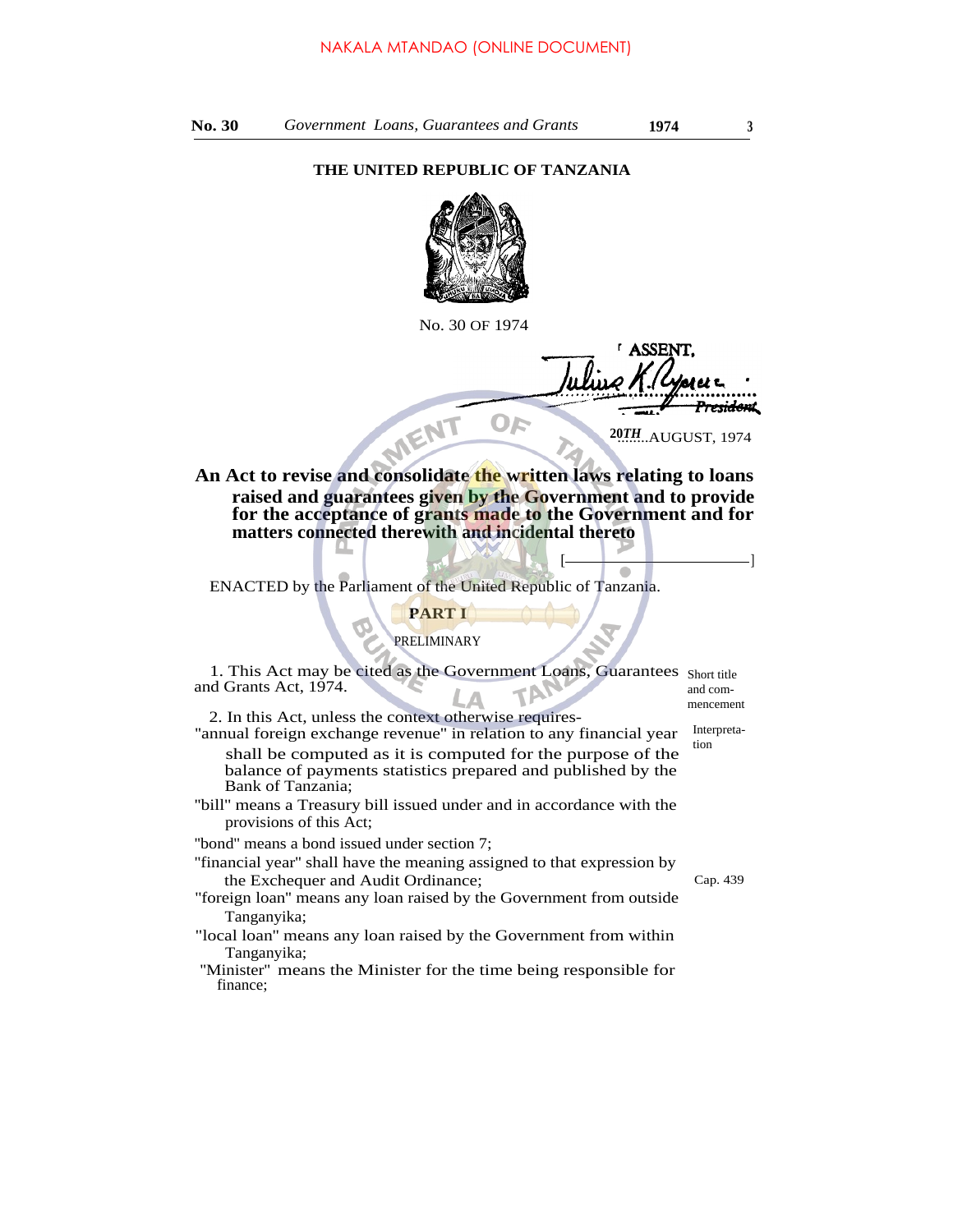#### NAKALA MTANDAO (ONLINE DOCUMENT)

| 4        | No. 30                                                                                                   | Government Loans, Guarantees and Grants                                                                                                                                                                                                                                                                                                                                                                                                                                                                                                                                                                                                                                                     | 1974 |  |
|----------|----------------------------------------------------------------------------------------------------------|---------------------------------------------------------------------------------------------------------------------------------------------------------------------------------------------------------------------------------------------------------------------------------------------------------------------------------------------------------------------------------------------------------------------------------------------------------------------------------------------------------------------------------------------------------------------------------------------------------------------------------------------------------------------------------------------|------|--|
|          |                                                                                                          | "parastatal organization" means -                                                                                                                                                                                                                                                                                                                                                                                                                                                                                                                                                                                                                                                           |      |  |
|          |                                                                                                          | (a) a local authority;                                                                                                                                                                                                                                                                                                                                                                                                                                                                                                                                                                                                                                                                      |      |  |
| Cap. 212 | (b) a body corporate established by or under any Act or Ordinance<br>other than the Companies Ordinance; |                                                                                                                                                                                                                                                                                                                                                                                                                                                                                                                                                                                                                                                                                             |      |  |
| Cap. 318 |                                                                                                          | (c) the Tanganyika African National Union, any organ of the<br>Tanganyika African National Union and every body of persons,<br>whether corporate or unincorporate, which is affiliated to the<br>Tanganyika African National Union;<br>(d) a trade union registered under the Trades Union Ordinance;                                                                                                                                                                                                                                                                                                                                                                                       |      |  |
|          |                                                                                                          | (e) any company registered under the Companies Ordinance not<br>less than fifty per centum of the issued share capital of which<br>is owned by the Government or a parastatal organization or,<br>where the company is limited by guarantee, a company in<br>respect of which the amount that the Government or the<br>Parastatal organization which is a member of such company<br>has undertaken to contribute m the event of the company being<br>wound up is not less than fifty per centum of the aggregate<br>amount which all the members have undertaken to contribute;<br>and references in this paragraph to a parastatal organization<br>include references to any such company; |      |  |
|          |                                                                                                          | "recurrent revenue" in relation to any year shall be computed in the<br>same manner as such revenue is computed for the purposes of the<br>annual accounts under the Exchequer and Audit Ordinance;<br>"security" means any document issued under the authority of the<br>Minister as evidence of a local loan raised under the provisions<br>of this Act:<br>"service cost" in respect of any financial year in relation to any loan                                                                                                                                                                                                                                                       |      |  |
|          |                                                                                                          | means the aggregate of payments required to be made in respect of<br>the loan during the financial year, whether such payment is of<br>interest or in or towards the repayment of the loan;<br>"stock" means stock issued under and in accordance with the provisions                                                                                                                                                                                                                                                                                                                                                                                                                       |      |  |

of this Act.

**PART II** FOREIGN LOANS

**3.** Subject to the provisions of this Act the Minister may, for and on behalf of the Government, from time to time, raise from outside Tanganyika, upon such terms and conditions as to interest, repayment or otherwise as may be negotiated by the Minister, loans of such sums as in the opinion of the Minister are necessary to defray expenditure which may lawfully be defrayed:

Provided that the authority conferred upon the Minister by this section shall be so exercised that in no financial year shall

(a) the aggregate of the service cost becoming due and payable in respect of all outstanding foreign loans during that financial year and the four succeeding financial years exceed fifteen per centum of the average annual foreign exchange earnings computed on the basis of the annual foreign exchange earnings of the preceding three financial years;

Authority to raise foreign loans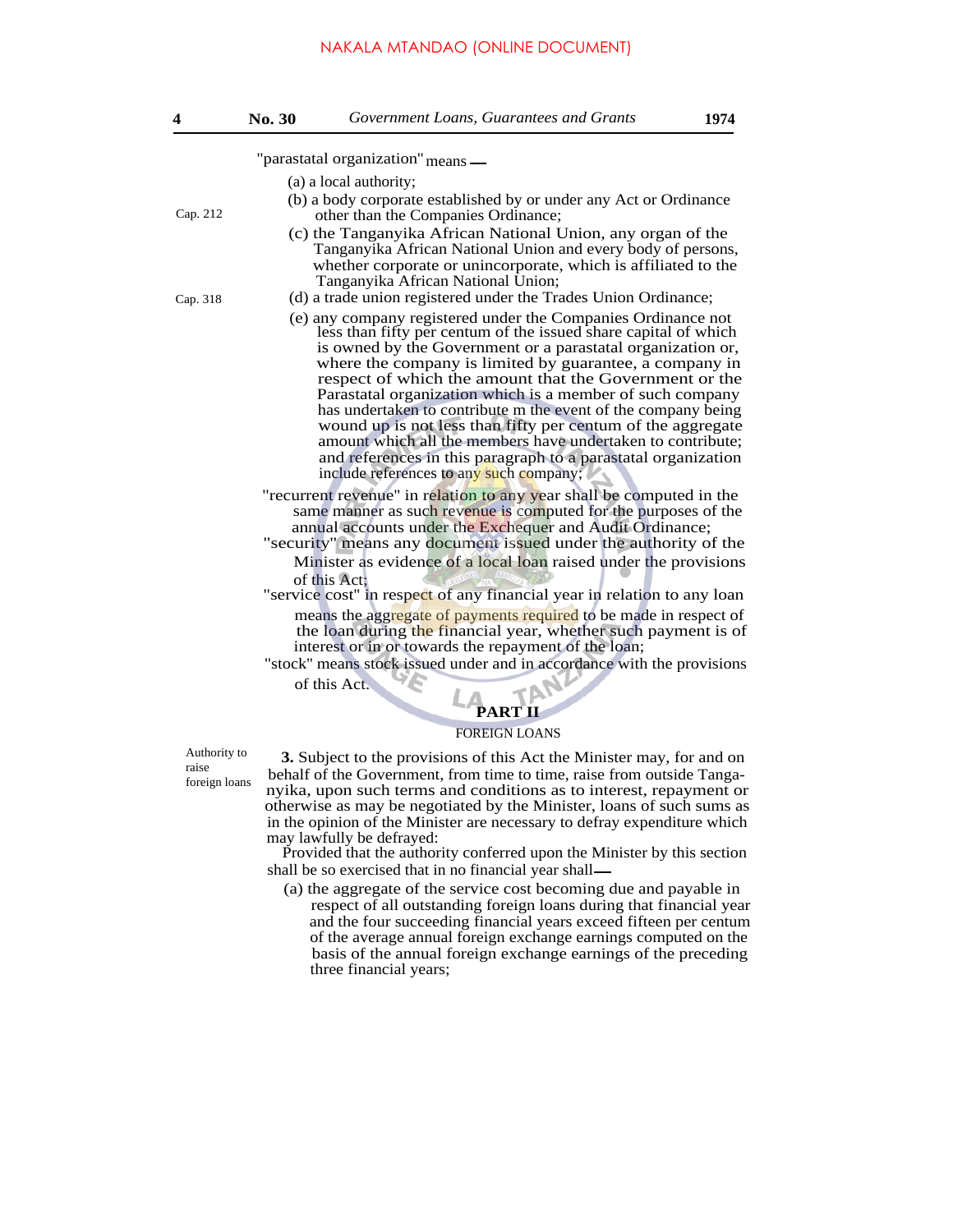(b) the aggregate of the service cost becoming due and payable in respect of all outstanding loans (both foreign loans raised under this section and local loans raised under Part III) during that financial year and the four succeeding financial years exceed thirty per centum, of the average annual recurrent revenue computed on the basis of the three preceding financial years.

**4.** Where the Government, with the approval of the Minister, acquires any asset under an agreement which provides for payment for such asset to be made outside Tanganyika subsequent to the date of the acquisition of the asset, the sum of money payable under such agreement shall, for the purposes of this section, be deemed to be a loan raised by the Minister outside Tanganyika.

**5.** All moneys raised by foreign loans under the provisions of section 3 shall be paid into the Consolidated Fund and shall form part of the Consolidated Fund and be available in any manner in which such Fund is available: OF

Provided that -

- (a) this subsection shall not apply to any sum of money deemed by section 4 to have been borrowed under section 3;
- (b) where any foreign loan has been raised for any development project for which a special fund has been established by or under the Production Development Funds Act, 1974, the Minister may, by order under his hand, direct that the whole or such part of the amount of the loan as the Minister may specify shall be paid into and form part of such fund;
- (c) where any foreign loan has been raised for the purposes of a parastatal organization the Minister may, by order under his hand, direct that the whole or such part of the amount of the loan as the Minister may specify, shall be paid into a special fund established for the purpose of giving effect to the agreement under which such loan has been raised, and every fund so established shall be deemed to be a fund established under section 17 of the Exchequer and Audit Ordinance and shall be regulated in accordance with the provisions of that Ordinance.

#### **PART III**

### LOCAL LOANS

**6.** Subject to the provisions of this Part the Minister may, for and on behalf of the Government, from time to time raise, in the manner raise local provided for in this Part, loans from within Tanganyika of such sums as in the opinion of the Minister are necessary to defray expenditure which may be lawfully defrayed:

Provided that the authority conferred upon the Minister by this section shall be so exercised that in no financial year the aggregate of the service cost becoming due and payable in respect of all outstanding loans (local loans as well as foreign loans) during that financial year and the four succeeding financial years shall exceed thirty per centum of the average annual recurrent revenue computed on the basis of the three preceding financial years.

Payment due in respect of foreign assets

Moneys borrowed to be paid into Consolidated Fund

Acts, 1974 No. 21

Authority to loans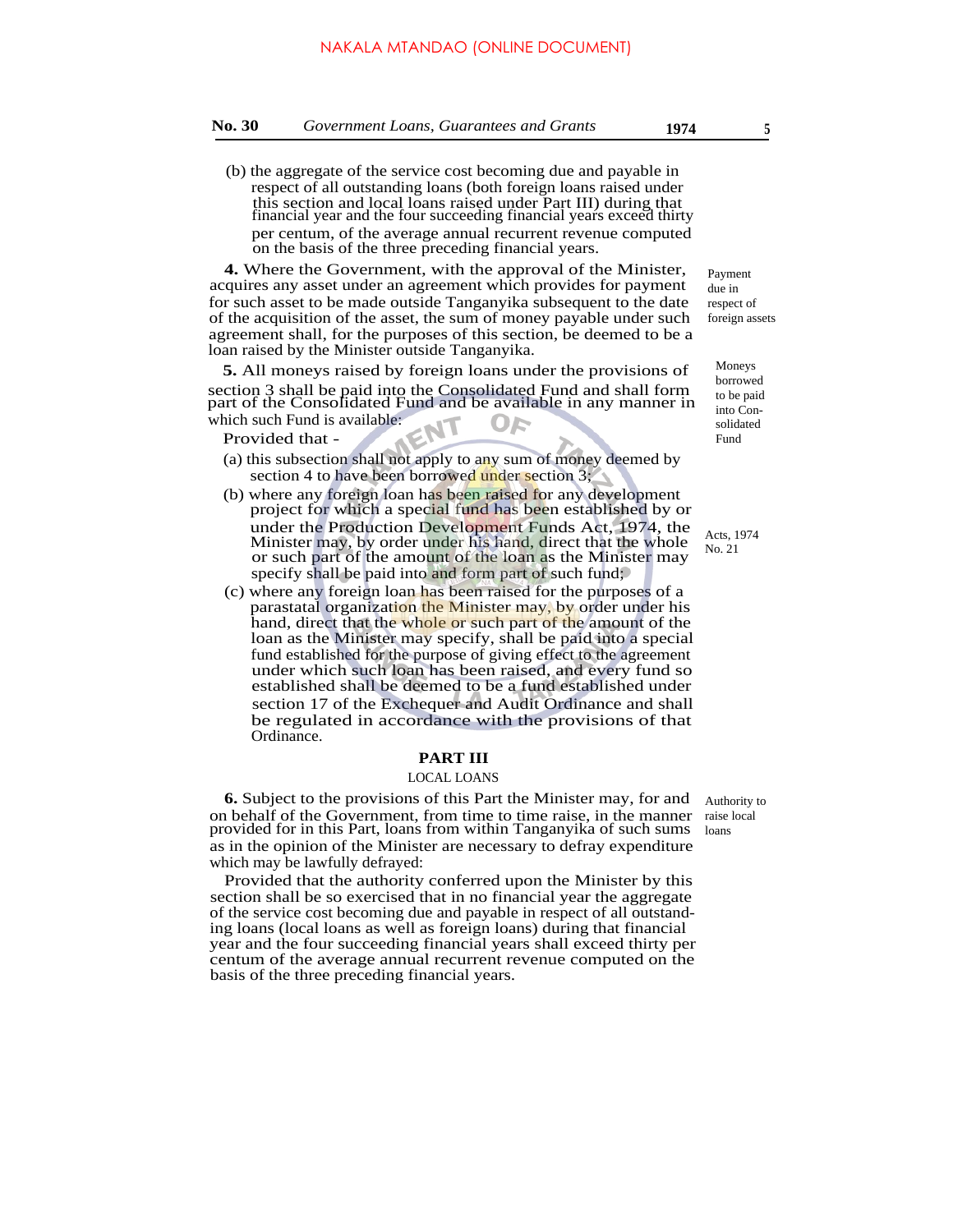# NAKALA MTANDAO (ONLINE DOCUMENT)

| 6                                                    | No. 30                                                                                                                                                                                                                              | Government Loans, Guarantees and Grants                                                                                                                                                                                                   | 1974 |  |  |
|------------------------------------------------------|-------------------------------------------------------------------------------------------------------------------------------------------------------------------------------------------------------------------------------------|-------------------------------------------------------------------------------------------------------------------------------------------------------------------------------------------------------------------------------------------|------|--|--|
| Local                                                | <b>7.</b> A local loan may be raised by-                                                                                                                                                                                            |                                                                                                                                                                                                                                           |      |  |  |
| loans may<br>be raised<br>by issue of<br>bills, etc. | (a) the issue by the Minister of Government bills, bonds or stock;                                                                                                                                                                  |                                                                                                                                                                                                                                           |      |  |  |
|                                                      |                                                                                                                                                                                                                                     | (b) such other method as the Minister may deem expedient.                                                                                                                                                                                 |      |  |  |
| Provisions<br>regulating<br>bills, etc.              | <b>8.</b> Where a local loan is raised by the issue of any bill, bond or<br>stock the following provisions shall apply:-                                                                                                            |                                                                                                                                                                                                                                           |      |  |  |
|                                                      | (a) bills and bonds shall be issued upon the best and most favourable<br>terms and conditions that can, in the opinion of the Minister,<br>be obtained:                                                                             |                                                                                                                                                                                                                                           |      |  |  |
|                                                      |                                                                                                                                                                                                                                     | Provided that no bill issued may provide for maturity at a<br>date later than one year after the date of issue;                                                                                                                           |      |  |  |
|                                                      | (b) stock shall be issued as registered stock upon the best and most<br>favourable terms and conditions that can, in the opinion of the<br>Minister, be obtained and shall be transferrable by written in-<br>strument of transfer; |                                                                                                                                                                                                                                           |      |  |  |
|                                                      | (c) every stock certificate lawfully issued shall be prima facie<br>evidence of the title of the person named therein to the stock<br>therein specified;                                                                            |                                                                                                                                                                                                                                           |      |  |  |
|                                                      | (d) stock shall be redeemable at par on a date to be named when<br>issuing it, such date not being later than forty years from the<br>date of issue:                                                                                |                                                                                                                                                                                                                                           |      |  |  |
|                                                      |                                                                                                                                                                                                                                     | Provided that the Minister may reserve the option to redeem<br>the stock in whole or in part, by drawings or otherwise, at any<br>time prior to such date, on such conditions as may be declared<br>at the time of issue:                 |      |  |  |
|                                                      |                                                                                                                                                                                                                                     | (e) on the date appointed for the redemption of the stock or any<br>part of it all the interest on the principal moneys represented<br>thereby shall cease to accrue whether payment of the principal<br>shall have been demanded or not; |      |  |  |
|                                                      | (f) interest on stock, and on bonds if interest is payable thereon, shall<br>be payable half-yearly or at such longer intervals as the Minister<br>may direct.                                                                      |                                                                                                                                                                                                                                           |      |  |  |
| Exemption<br>from<br>stamp duty                      |                                                                                                                                                                                                                                     | <b>9.</b> No stamp duty shall be payable in respect of any interest certi-<br>ficate or transfer stock.                                                                                                                                   |      |  |  |
| Conditions of<br>issue of<br>securities              | <b>10.</b> The Minister may at the time of issue of any bills, bonds or stock<br>impose conditions, not inconsistent with this Act, as to all or any of<br>the following matters-                                                   |                                                                                                                                                                                                                                           |      |  |  |
|                                                      |                                                                                                                                                                                                                                     | (a) the price of issue of the security;                                                                                                                                                                                                   |      |  |  |
|                                                      |                                                                                                                                                                                                                                     | (b) the denominations in which the security will be issued and<br>transferred;                                                                                                                                                            |      |  |  |
|                                                      |                                                                                                                                                                                                                                     | (c) the rate of interest;                                                                                                                                                                                                                 |      |  |  |
|                                                      | (d) in the case of bonds, the rates of capital appreciation which<br>may accrue to the principal moneys;                                                                                                                            |                                                                                                                                                                                                                                           |      |  |  |
|                                                      |                                                                                                                                                                                                                                     | (e) the times and places of the repayment of principal and payment<br>of interest:                                                                                                                                                        |      |  |  |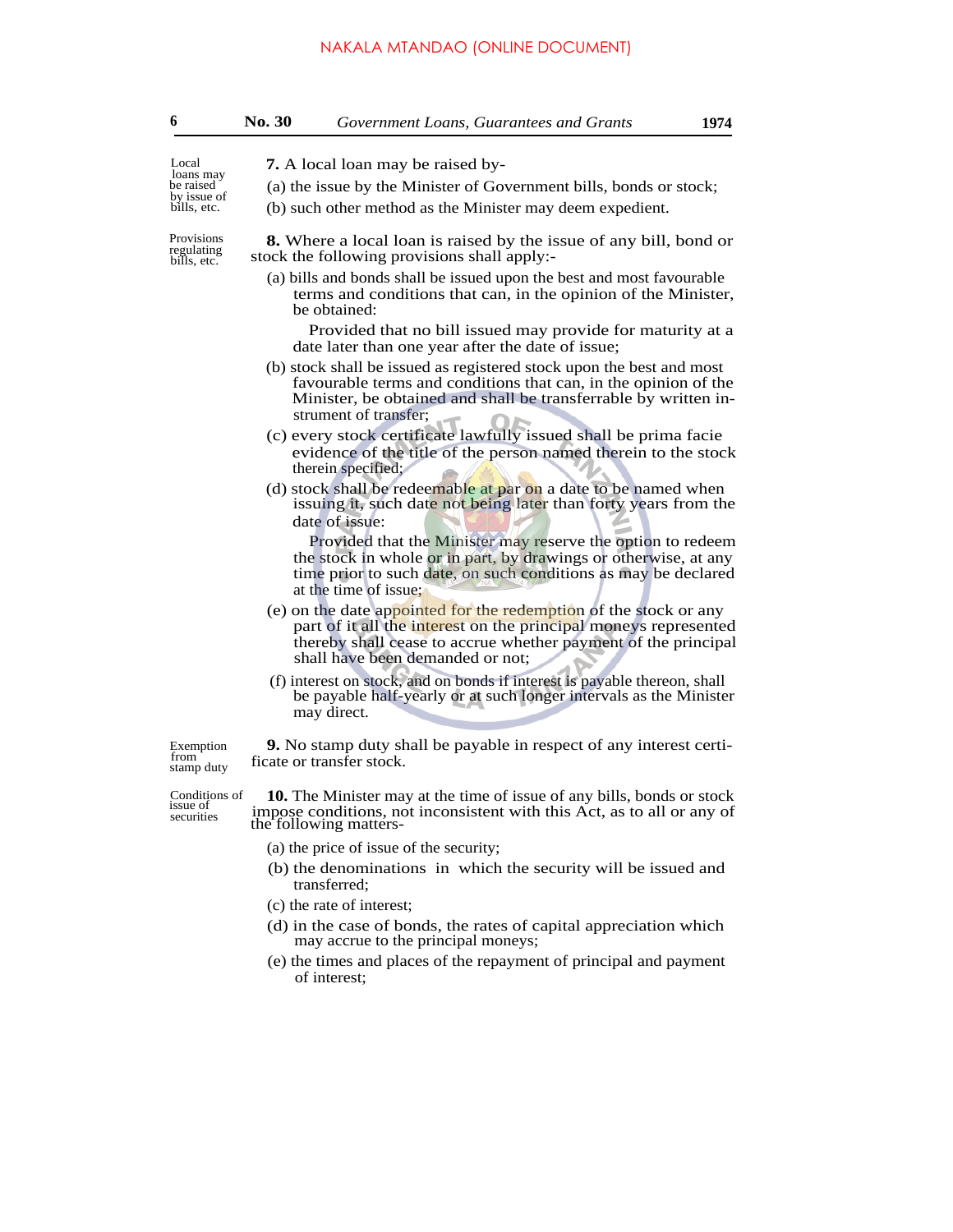- (f) in the case of bonds in respect of which payments of premiums or prizes are provided for in lieu of, or in addition to, interest, the manner m which bonds shall be selected for the payment of the premiums or prizes and the manner of payment of such premiums or prizes;
- (g) the exchange of stock into certificates to bearer and the exchange again, as occasion may require, of such certificates into stock;
- (h) the exchange of bonds, during the currency thereof, into stock,

together with such other conditions, not inconsistent with this Act, as he may deem expedient.

**11.** Nothing m any written law relating to lotteries shall apply in relation to bonds issued under this Act by reason of any use or proposed use of chance to select particular bonds for special benefits , if the terms of the issue provide for the repayment in full of the amount subscribed for every such bond.

**12.** For the avoidance of doubts it is hereby declared that any interest on bills, bonds and stock shall be deemed to be interest for the purposes of the Income Tax Act, 1973 and the provisions of that Act relating to withholding tax shall apply to such interest accordingly, unless such interest is exempted from withholding tax by any order made under that Act.

 $\bullet$ 



**13.** Where the Minister is satisfied that it is in the public interest for the Government so to do, the Minister may for and on behalf of to the Government guarantee, in such manner and on such conditions as he may think fit, the repayment of the principal money and the payment of the interest and other charges on any loan raised either within or outside Tanganyika by a parastatal organization or any other body corporate.

**14.**-(l) Where any guarantee is given under section 13 the parastatal organization or other body corporate for whose, benefit such guarantee is given shall reimburse the Government, in such manner as the Minister may direct, all sums of moneys which the Government has paid to the guarantee and all the expenses which the Government may have in curred in relation to the guarantee and in addition thereto shall pay the Government such interest or service charge in relation to any such sum of money paid by the Government or expense incurred by the Government, as the Minister may direct.

(2) All moneys received under subsection (1) shall be paid into the Consolidated Fund.

Exemption from laws relating to lotteries

Interest subject to withholding tax Acts, 1973 No.33

Authority to quarantee loans to parastatal organizations, etc.

Parastatal organization bound to reimburse Government all disbursements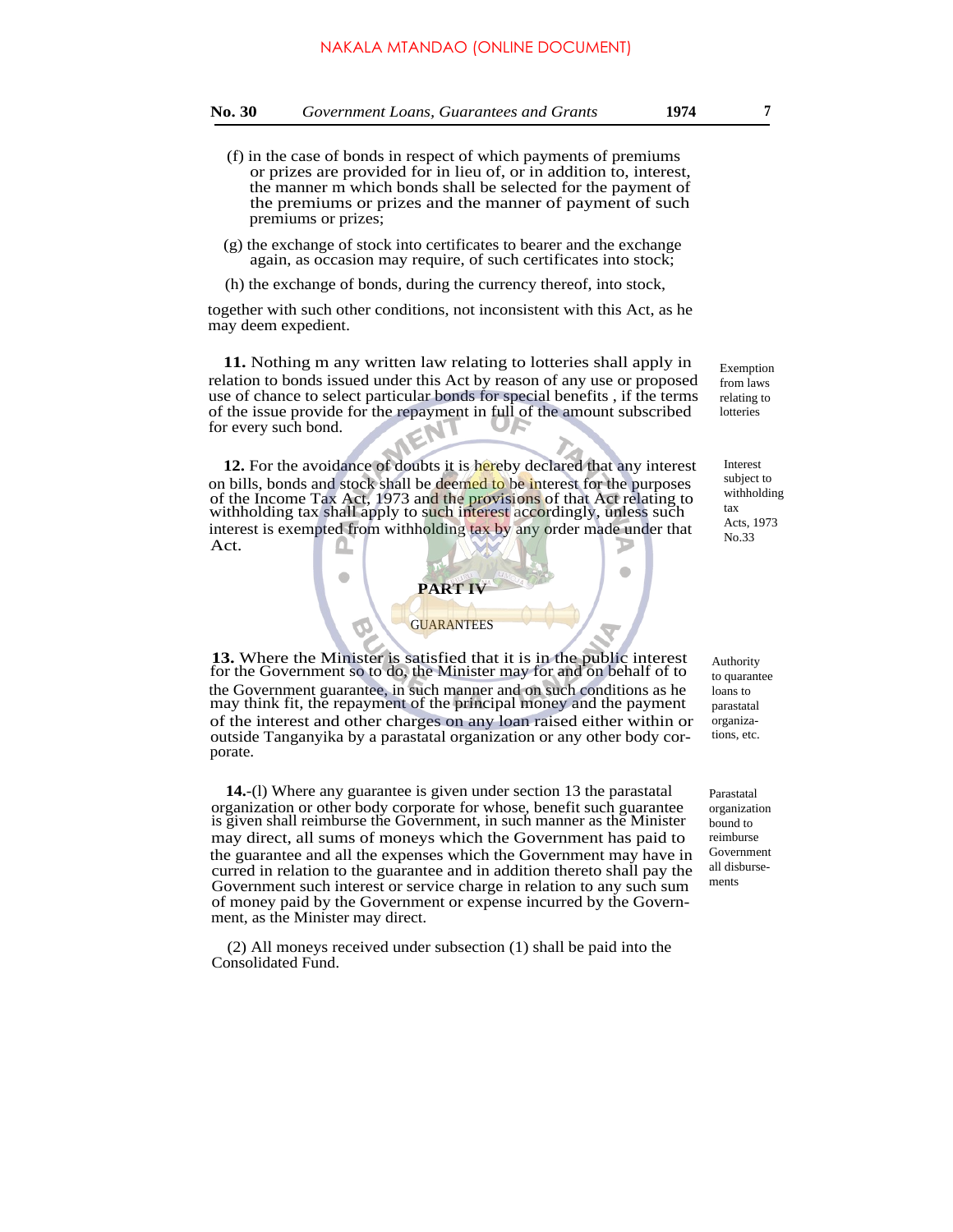## **PART V**

#### GRANTS

receive grants

Authority to **15.**-(1) The Minister shall have the authority to receive for and on behalf of the Government any grant made to the Government by any foreign Government or other person.

> (2) The provisions of section 5 shall apply *mutatis mutandis* in relation to any sum of money received by the Government by way of grant.

#### **PART VI**

#### MISCELLANEOUS PROVISIONS

Amounts due **16.** Any sum of money due from the Government on loan or under guarantee charged on the<br>Consolidated Fund

- (a) in respect of any foreign loan or local loan either by way of
- repayment or payment of interest;
- (b) by way of interest on or otherwise in respect of any bond or stock issued under and in accordance with the provisions of this Act;
- (c) in respect of any guarantee given under section 13,

shall be charged on and be paid out of the Consolidated Fund without further appropriation.

Lender not bound to enquire whether prescribed conditions complied with

**17.** No person lending any sum of money to the Government shall be bound to enquire whether all the conditions for raising a loan provided for m section 3 and section 6 have been complied with, and for the avoidance of doubts it is hereby declared that where a loan with whether a foreign loan or a local loan has been raised by the Minister for and on behalf of the Government, the Government shall be bound by the transaction and section 16 shall apply in relation to the loan notwithstanding that any provision of the proviso to section 3 or of the proviso to section 6 has been contravened.

**18.** The National Assembly may by resolution, amend, vary or replace the provisions of the proviso to section 3 or to section 6 in relation to any loan specified in the resolution, or generally in relation to loans raised in any financial year specified in the resolution or otherwise.

Minister to specify certain particulars in Annual Estimates

National Assembly may vary ceilings of loans

> **19.** The Minister shall in the annual estimates of public revenue and expenditure submitted to the National Assembly specify the amount required to meet the service cost on all outstanding loans during the financial year to which such estimates relate.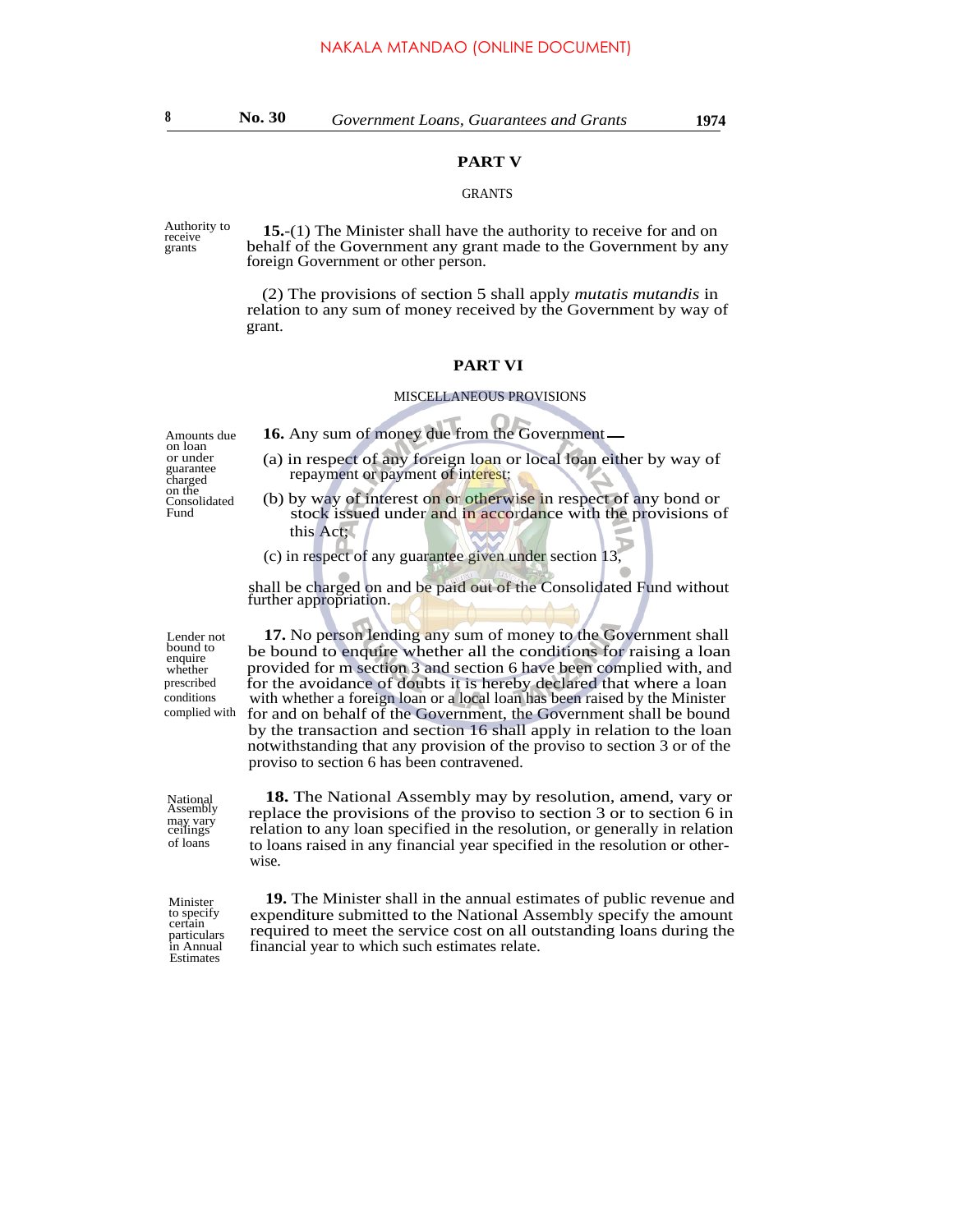**20.** The Minister may, by order under his hand, delegate to any public officer specified in the order- Delegation by Minister

- (a) his functions under this Act relating to negotiating a loan;
- (b) the authority to execute on behalf of the Government any agreement or other instrument relating to a loan or guarantee raised or given under this Act.

21. The Minister may make regulations for the better carrying into Regulations effect of the purposes and provisions of this Act and without prejudice to the generality of the foregoing, may by such regulations provide for-

- (a) the registration of stock issued under this Act;
- (b) the issue, transfer, conversion and replacement of bills, bonds and stock issued under this Act;
- (c) the method by which any payment in respect of bills, bonds or stock may be made;
- (d) in the case of bonds in respect of which payments of Premiums or prizes are provided for in lieu of, or in addition to, interest-
	- (i) the manner in which such bonds may be issued;
	- (ii) appointment of officers for the administration of the bonds and for the purposes of managing and promoting sales of the bonds;
	- (iii) authorizing any officer appointed by him in that behalf to prescribe the manner in which bonds shall be selected for the payment of premiums or prizes;
	- (iv) the manner in which, the conditions subject to which and the persons by whom the premiums or prizes may be claimed;
	- (v) the remuneration of persons appointed to sell bonds;
- (e) the registration, payment of interest, repayment of principal and transfer of stock in the case of persons under legal disability;
- (f) the replacement of lost certificates of stock;

(g) fees and charges for any services provided under in this Act;

(h) generally for the better carrying out of the provisions of this Act.

**22.** The Local Loans Ordinance and the Loans and Guarantees Act, 1962 are hereby repealed.

**23.**-(1) Notwithstanding the repeal of the Local Loans Ordinance and the Loans and Guarantees Act, 1962 -

(a) any loan raised by the Government under any of those enactments and m respect of which any liability is subsisting immediately before the commencement of this Act, shall be deemed to be a loan raised under this Act notwithstanding that the amount of the loan or any obligation undertaken by the Government in respect of the loan exceeds any limitation imposed by this Act or any of the said enactments repealed by this Act;

Repeal Cap. 397 Cap. 476

Transitional and saving provisions